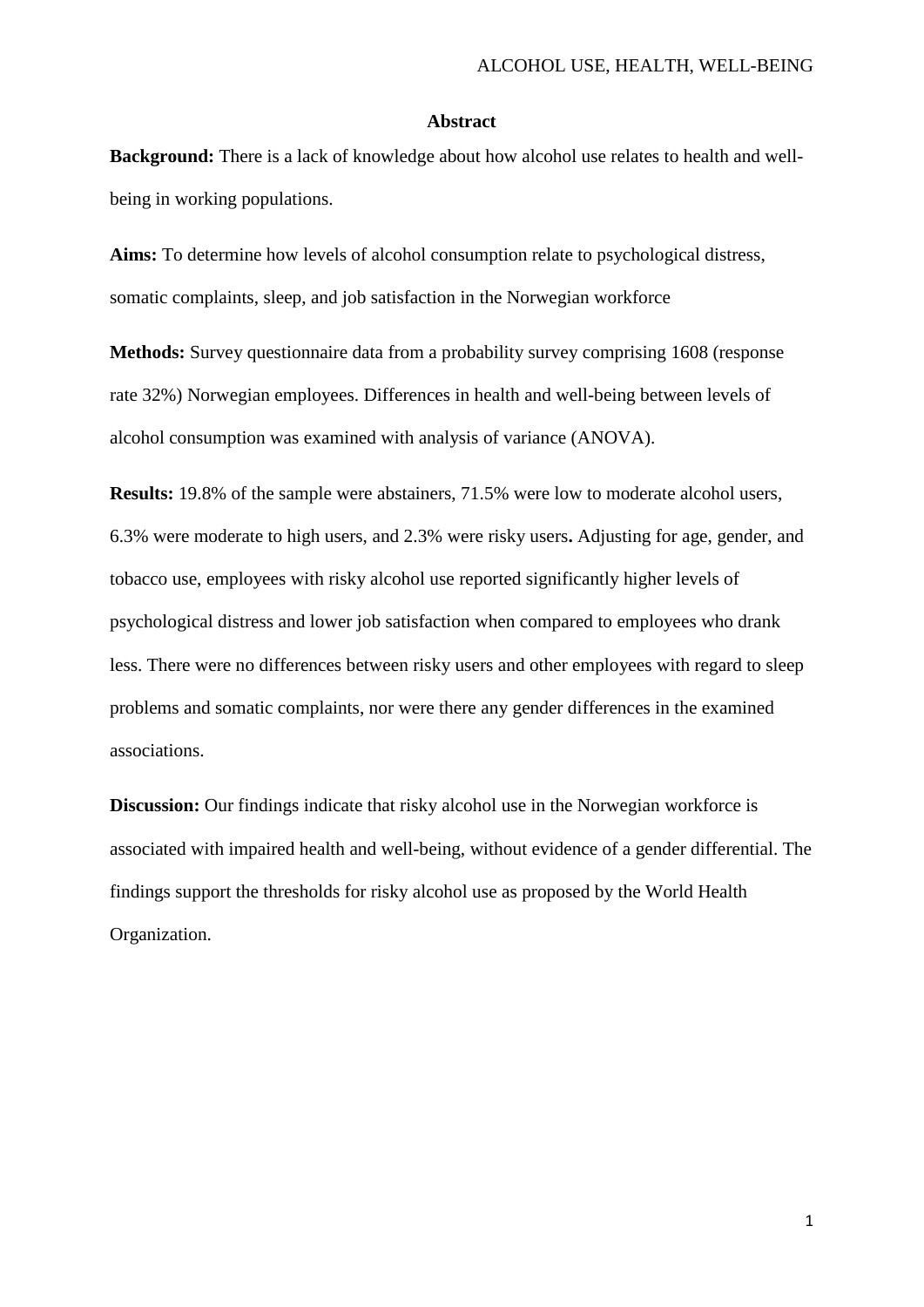# **Key points**

- This study examined association between alcohol use and health in a working population.
- Risky alcohol use was associated with higher levels of psychological distress and lower job satisfaction.
- Risky alcohol use was not associated with somatic complaints or sleep problems
- There was no evidence of a gender differential in the association between alcohol use and the indicators of health and well-being.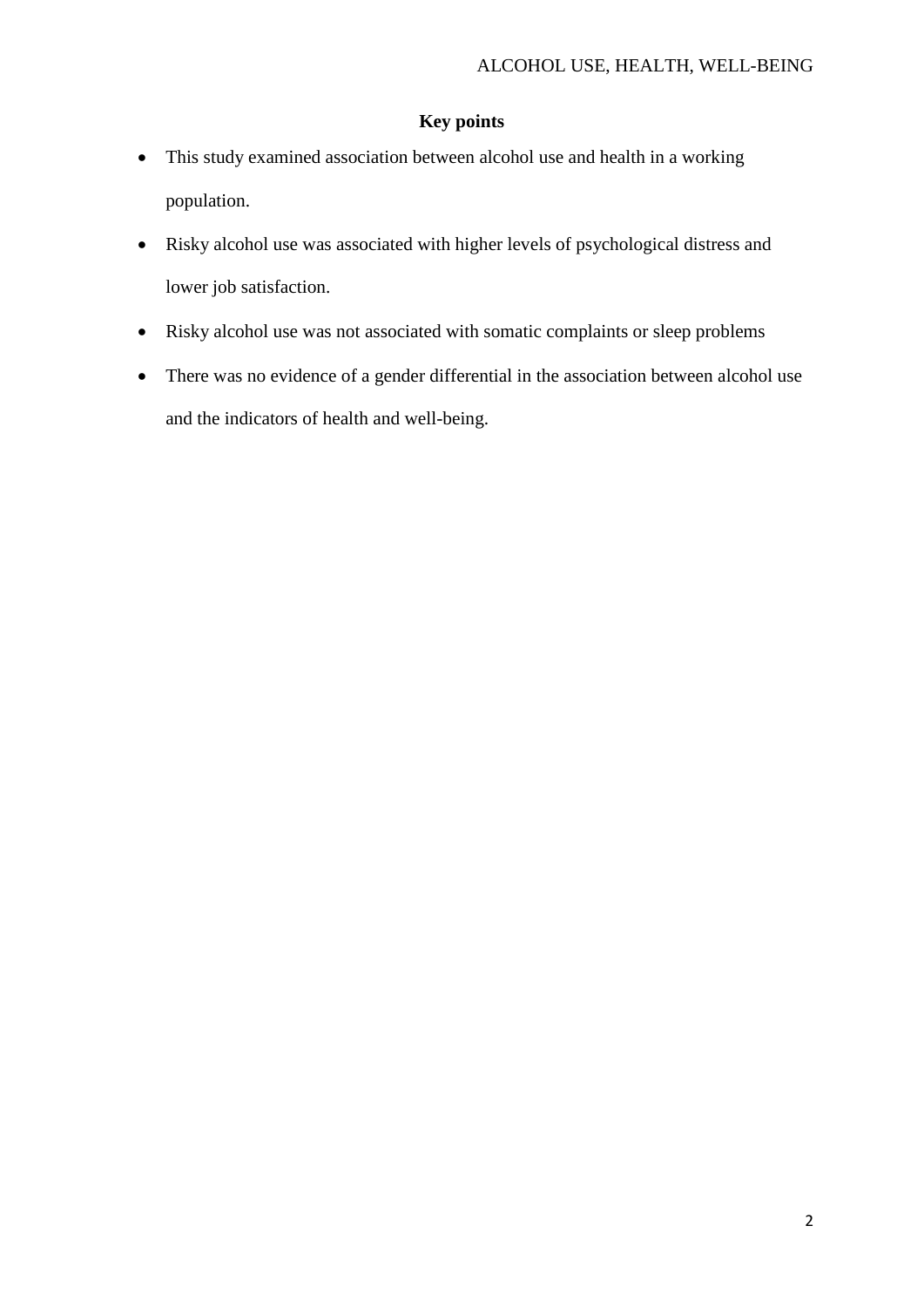### **Alcohol use in the Norwegian workforce: Associations with health and well-being**

Health and safety problems related to excessive alcohol consumption represent a major concern in many businesses [1]. "Overall, 4% of the global burden of disease is attributable to alcohol, which accounts for about as much death and disability globally as tobacco and hypertension" (p.519) [2]. However, as most research on the health correlates of alcohol use has been conducted in clinical sub-populations or general population samples, there is a shortage of knowledge about how alcohol use relates to health and workability in working populations. In previous workforce studies, no clear association has been discovered between alcohol intake and health outcomes [3]. In order to fill this gap, this study examines how levels of alcohol consumption relates to psychological distress, somatic complaints, sleep, and job satisfaction in the Norwegian workforce. Based on the healthy worker effect [4], we expect that the relation between alcohol use and health is small in a sample of presently employed as those with poor health are likely to drop out of the labor force.

## **Method**

## **Design and sample**

A random sample of 5000 employees drawn from The Norwegian Central Employee Register by Statistics Norway. Sampling criteria were adults from 18 to 60 years of age employed in a Norwegian enterprise. Questionnaires were distributed through the Norwegian Postal Service during spring 2015. The Regional Committee for Medical Research Ethics for Eastern Norway approved the survey. Responses were treated anonymously. Informed consent was given by the respondents.

*Alcohol use* was measured by asking how many units of alcohol the respondents consumed in a typical week. A unit of alcohol was defined to be 10-15 grams of ethanol, which corresponds to about 0.5 liters of beer, one glass of wine, or one drink containing spirits. Following the recommendations from the World Health Organization (WHO), a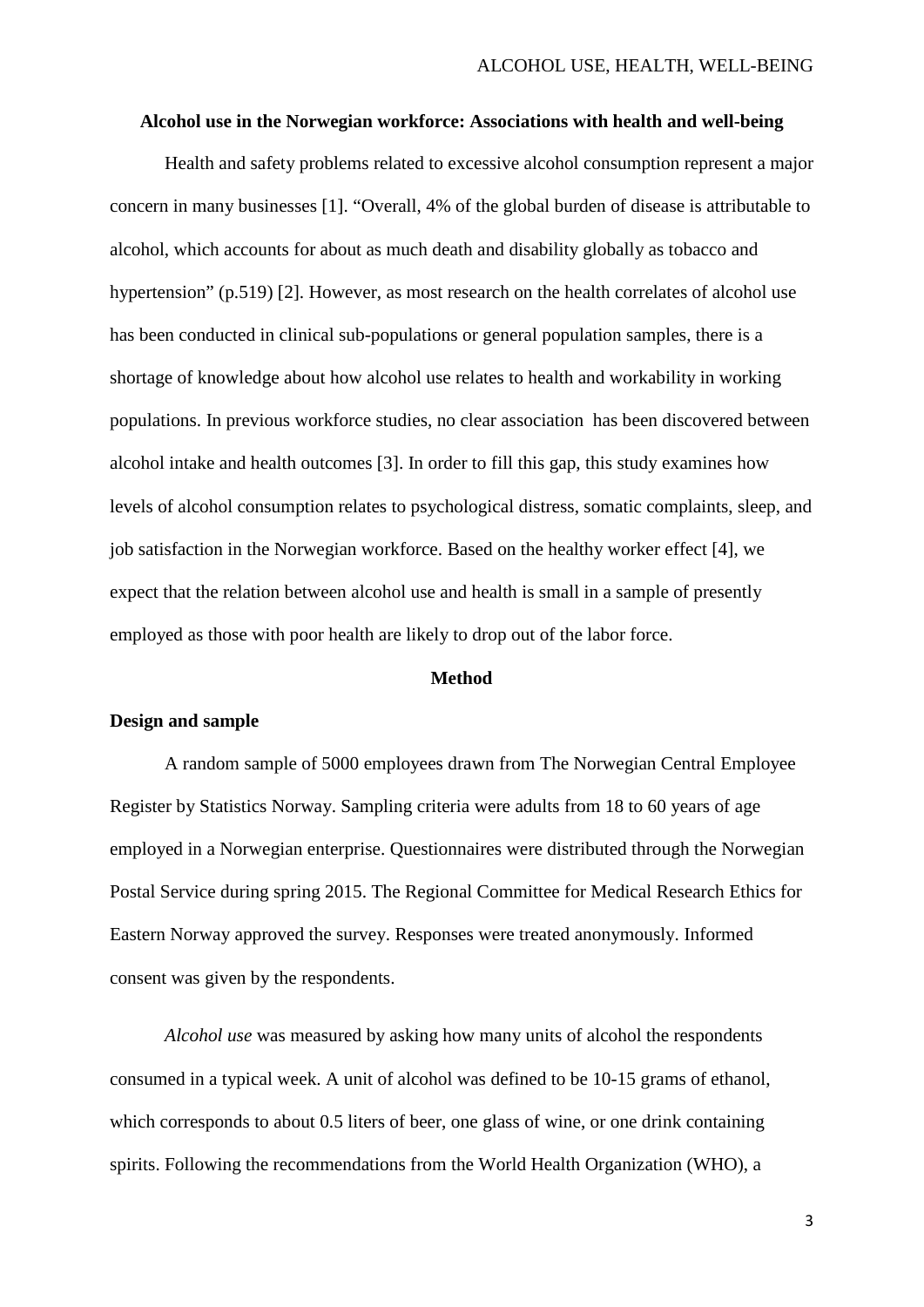weekly intake of more than 21 units for men and 14 units for women increases the risk for alcohol related problems. Based on these thresholds, alcohol use was coded into four discrete categories based on weekly consumption: "Abstainers" (0 units for both genders), "Low to moderate use" (men: 1-11 units; women 1-7 units), "moderate to high use" (men: 12-21 units; women: 8-14 units), and "risky use" (men >21 units; women >14 units).

*Psychological distress* during the last week was measured by 17 items from the Hopkins Symptom Checklist [5]. The four-point response scale ranged from "1=not at all" to "4=extremely". *Somatic health* complaints were measured by four items asking ''have you been bothered by .... "neck pain", "headache", "upper back pain", and "lower back pain" during the last four weeks" [6]. *Sleep problems* were assessed with three questions developed for this survey asking whether the respondents had "difficulties falling asleep", "difficulties with continuous sleep during night", and "Early awakening in the morning". The our-point scale used for the somatic health and sleep problem items ranged from "1=not bothered" to ''4=very intensely bothered." *Job satisfaction* was measured with four items from the Job Satisfaction scale [7, 8]. The response scale ranged from "1=totally disagree" to "5=totally agree". Cronbach's alpha was .88 for psychological distress, .70 for somatic complaints, .81 for sleep problems, and .87 for job satisfaction.

Statistical analyses were conducted using IBM SPSS Statistics 23.0. Group differences were tested using analysis of variance (ANOVA) with Bonferroni post hoc tests. Level of significance was set to  $< .05$ .

#### **Results**

Altogether 1608 persons returned the questionnaire (response rate: 32%) and provided usable responses. Mean age was 45.19 (*SD=*10.04) years (range: 21 to 61). The sample comprised slightly more women (52%) than men (48%). Altogether 9.4% had less than 11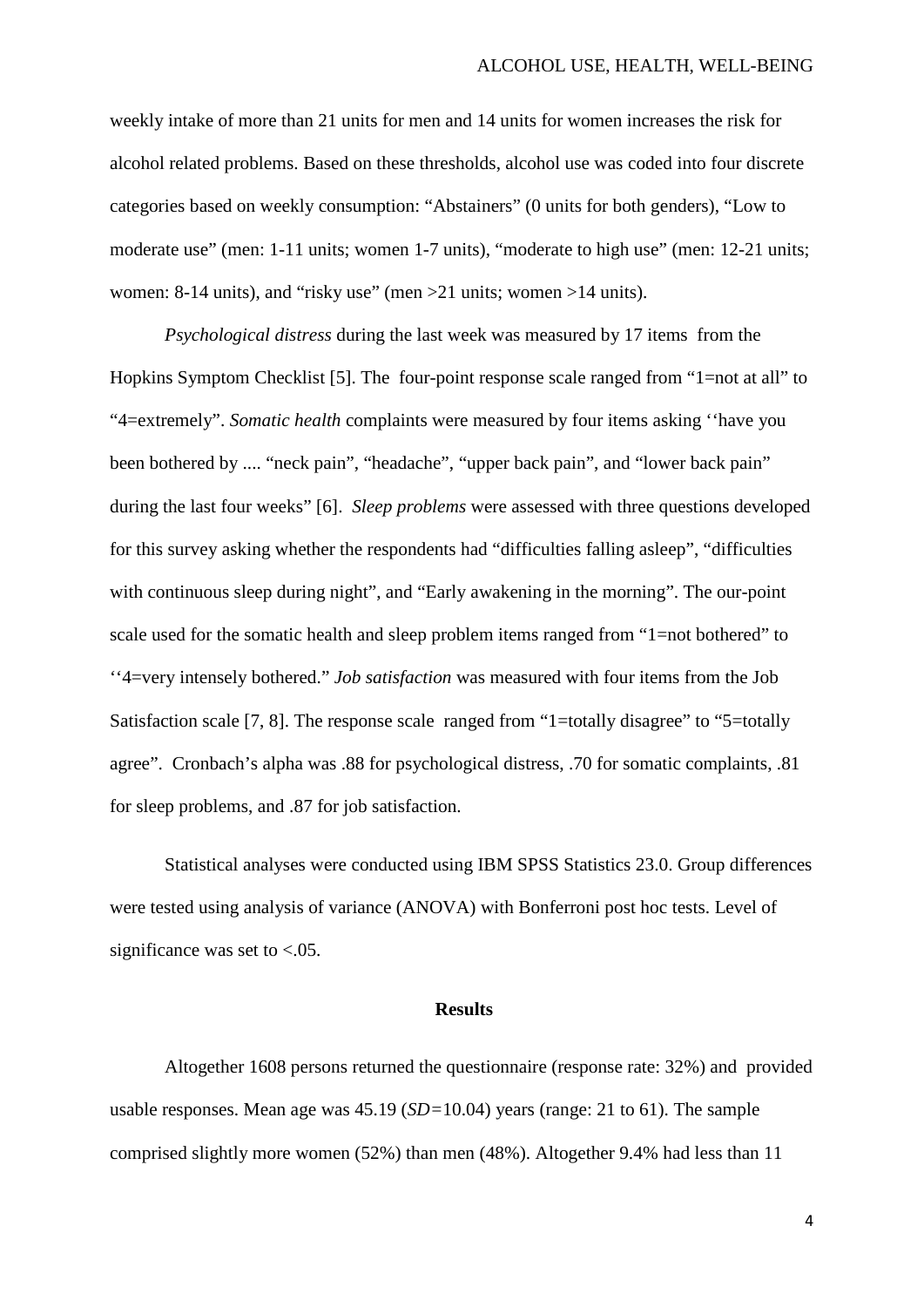years of education, 31.0% had between 11 and 13 years, 32.0% had between 14 and 17 years, and 27.8% had 18 years or more years. In total, 89.4% worked full-time, 6.6% worked parttime, and 4% were on a sick leave or occupational rehabilitation. Altogether 36% had a leadership position with personnel responsibilities.

Prevalence estimates by level of weekly alcohol use (see Table 1) show that 19.8% of the sample were abstainers, 71.5% were low to moderate users, 6.3% were moderate to high users, and 2.3% were risky users. Findings on differences in health and well-being between categories of alcohol use are presented in Table 2. Adjusting for age, gender, and tobacco use, risky alcohol users reported significantly higher levels of psychological distress and significantly lower levels of job satisfaction compared to all other categories. Abstainers reported significantly higher levels of somatic complaints compared to moderate to high users. All other comparisons were non-significant. There were no significant interactions between alcohol use and gender.

## **Discussion**

The findings show that both male and female employees with risky alcohol use (more than 21 units for men and 14 units for women per week) report higher psychological distress and lower job satisfaction, compared to employees who drink less. Hence, the results support the threshold for problematic alcohol consumption as proposed by the WHO by showing that persons with a risky use is more prone to having health problems and lowered well-being. The findings are consistent with a previous study on a working population that established health problems as a correlates of excessive alcohol use [9]. Due to the association with health impairment, it is critical that prevention and screening programs be developed to keep workers from becoming risky drinkers and to help those who are risky drinkers. .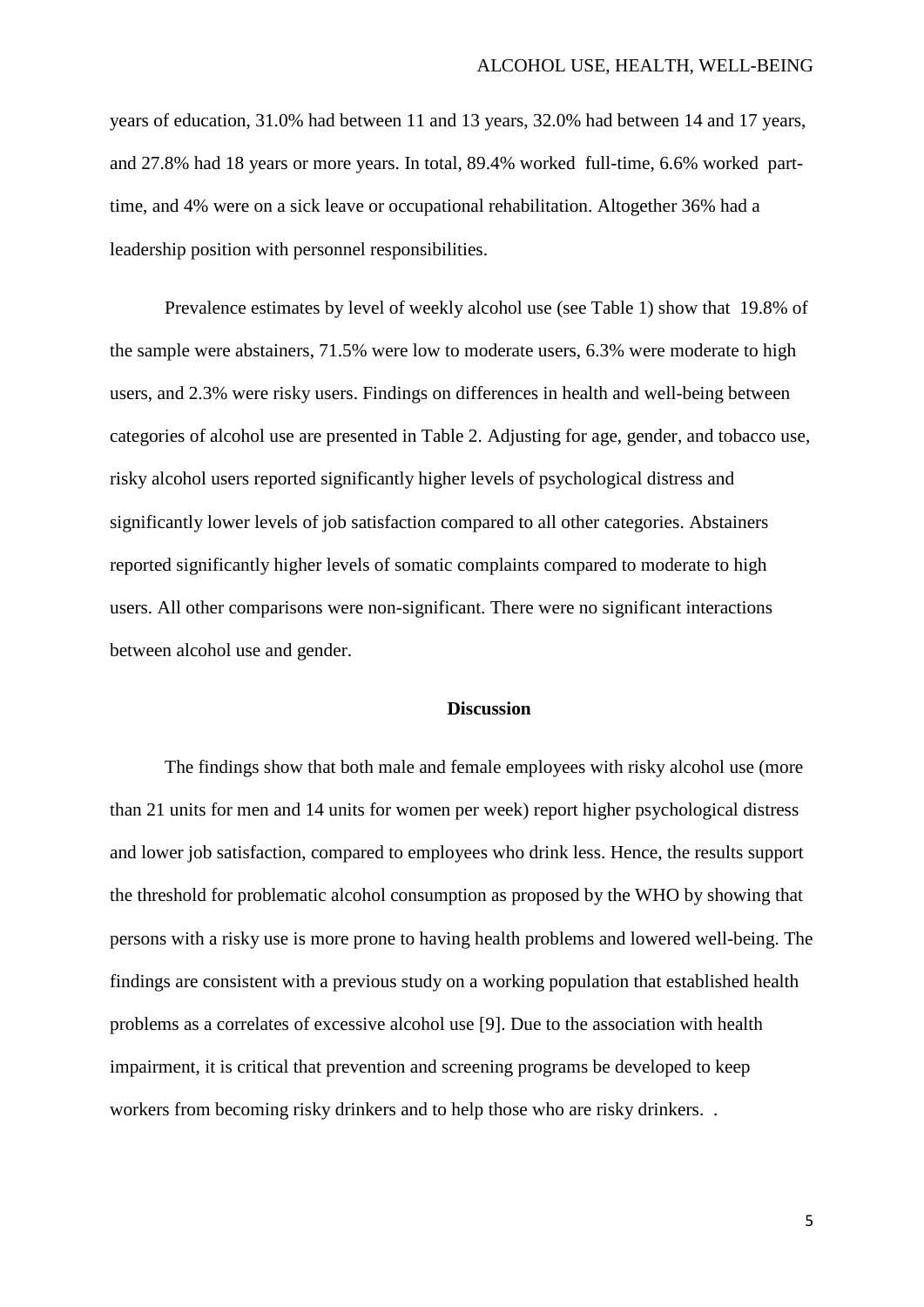Strengths of this study include a large probability sample and the use of validated instruments. As for limitations, the study is cross-sectional and does not allow for inferences about causal relations between alcohol use and health. Although the associations were statistically significantly, the magnitude of the relations was weak and the clinical significance may be restricted. Data were based on self-reports, which can make results susceptible to under-reporting, common method bias, and inflated associations [1, 10]. Despite these limitations, our findings indicate that risky alcohol use in the Norwegian workforce is associated with higher levels of psychological distress and lower job satisfaction, without evidence of a gender differential.

## **References**

- 1. Wynn PA. The reliability of personal alcohol consumption estimates in a working population *Occup Med (Lond)* 2000;**50**:322-325.
- 2. Room R, Babor T, Rehm J. Alcohol and public health *Lancet* 2005;**365**:519-530.
- 3. Vahtera J, Poikolainen K, Kivimaki M, Ala-Mursula L, Pentti J. Alcohol intake and sickness absence: a curvilinear relation *Am J Epidemiol* 2002;**156**:969-976.
- 4. Li CY, Sung FC. A review of the healthy worker effect in occupational epidemiology *Occup Med (Lond)* 1999;**49**:225-229.
- 5. Derogatis LR, Lipman RS, Rickels K, Uhlenhuth EH, Covi L. The Hopkins Symptom Checklist (HSCL): A self report symptom inventory *Behav Sci* 1974;**19**:1-15.
- 6. Steingrimsdottir OA, Vollestad NK, Roe C, Knardahl S. Variation in reporting of pain and other subjective health complaints in a working population and limitations of single sample measurements *Pain* 2004;**110**:130-139.
- 7. Hetland J, Hetland H, Mykletun RJ, Aaro LE, Matthiesen SB. Employees' job satisfaction after the introduction of a total smoke-ban in bars and restaurants in Norway *Health Prom Int*  2008;**23**:302-310.
- 8. Brayfield AH, Rothe HF. An index of job satisfaction *J Appl Psychol* 1951;**35**:307-311.
- 9. Haddock CK, Jahnke SA, Poston WSC*, et al.* Alcohol use among firefighters in the Central United States *Occupational medicine (Oxford, England)* 2012;**62**:661-664.
- 10. Podsakoff PM, MacKenzie SB, Lee JY, Podsakoff NP. Common method biases in behavioral research: A critical review of the literature and recommended remedies *J Appl Psychol*  2003;**88**:879-903.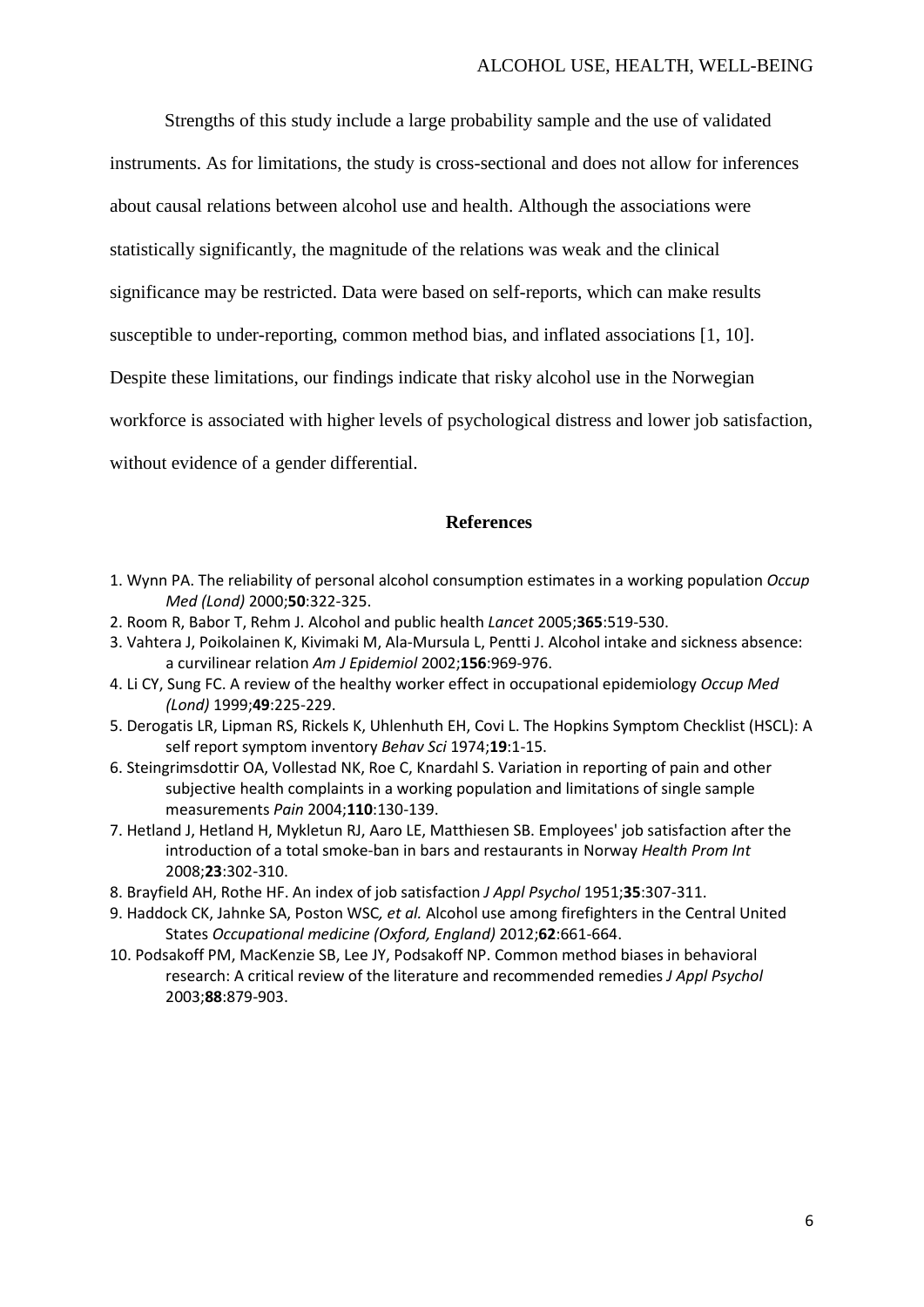| Alcohol use         | Total sample Men Women |      |      |  |
|---------------------|------------------------|------|------|--|
| 1. Abstainers       | 19.8                   | 19.9 | 19.9 |  |
|                     |                        |      |      |  |
| 2. Low to moderate  | 71.5                   | 74.5 | 64.4 |  |
| 3. Moderate to high | 6.3                    | 4.0  | 12.0 |  |
| 4. Risky            | 2.3                    | 1.6  | 3.7  |  |

Table 1. Prevalence of weekly alcohol use in the Norwegian workforce